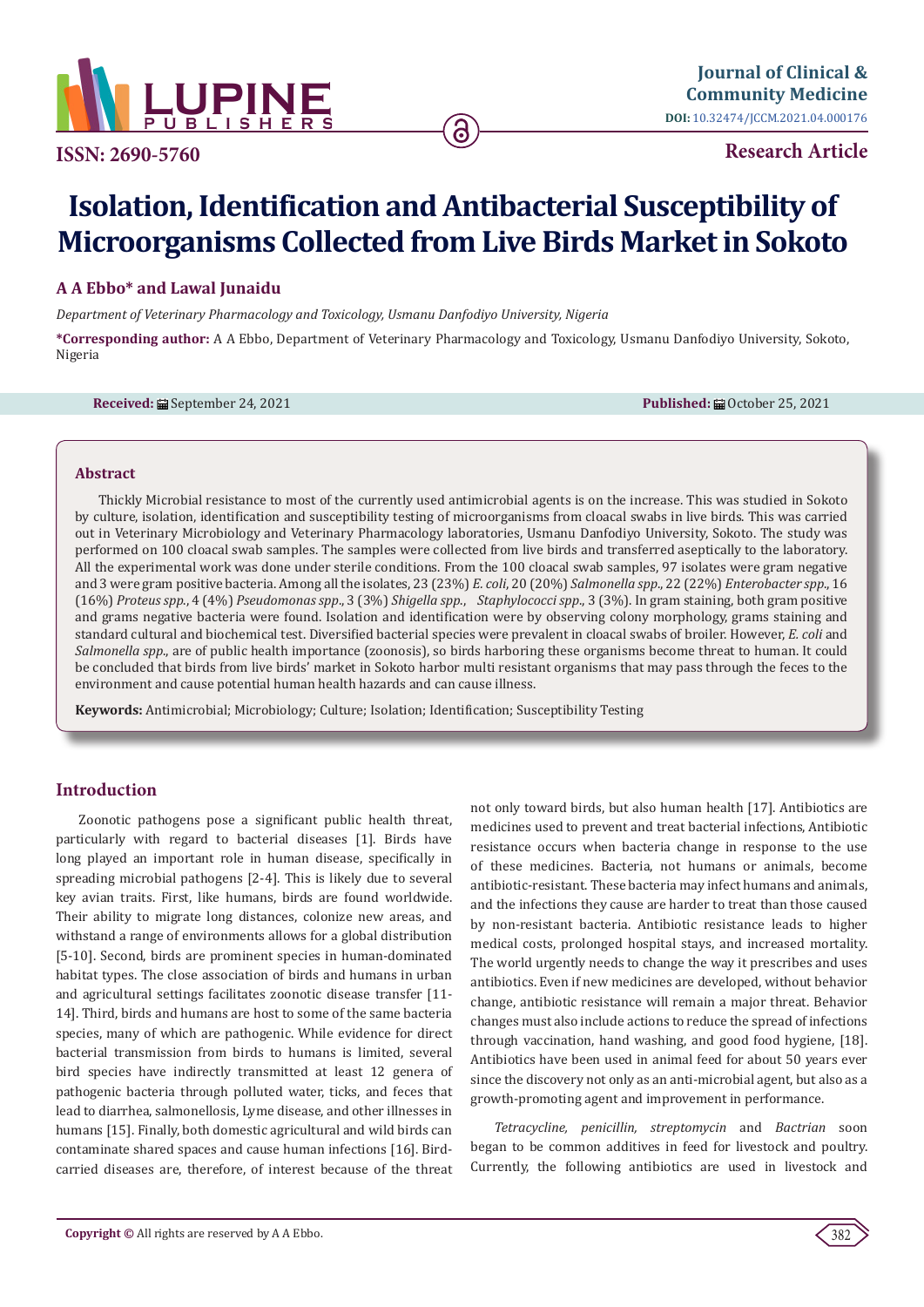poultry feed: *Chlortetracycline, Procaine Penicillin, Oxytetracycline, Tylosin, Bacitracin, Neomycin Sulfate, Streptomycin, Erythromycin, Linomycin, Oleandomycin, Virginamycin,* and *bambermycins* (FDA, 1995). In addition to these antibiotics, which are of microbial origin, there are other chemically synthesized antimicrobial agents that are also sometimes used in animal feeds. These include three major classes of compounds: arsenical, nito-furan, and sulfa compounds. Arsenical compounds include arsanilic acid, 3-nitro-4-hydroxy phenylarsonic acid, and sodium arsanilate; nitro-furan compounds include furazolidone and nitro-furazone; sulfamethazine, sulfathiazole, and sulfaquinoxaline (FDA, 1995). Other chemicals are also used as antiprotozoal agents to prevent coccidiosis and histomaniasis in chickens and turkeys, (The Rise of Antibiotic-Resistant Infections" (1995). FDA Consumer, 29.) Antibiotics are used regularly in animal feed at a rate of 2 to 50 grams per ton for improved performance in the animals. The reasons include a more efficient conversion of feed to animal products, an increased growth rate and a lower morbidity/mortality rate in general. The levels of antibiotics are often increased to 50-200 grams/ton or more when specific diseases are being targeted as when the spread of a particular disease is rampant. The levels are also increased in times of stress. This increased amount is often decreased when the threat of the disease is gone, [19]. Keeping backyard poultry (chicks, chickens, ducks, ducklings, geese, and turkeys) is becoming more and more popular. People enjoy raising birds as pet, commercial poultry and having fresh eggs from their established flocks. Though keeping chickens can be fun and educational, poultry owners should be aware that chickens and other poultry used for meat and eggs can carry germs that make people sick. Some common bacterial disease share between human and birds are *Campylobacteriosis (Campylobacter spp.)*, *E. coli (Escherichia coli)*, and *Salmonellosis (Salmonella spp.)*. Antibiotic resistance is rising to dangerously high levels in all parts of the world. New resistance mechanisms are emerging and spreading globally, threatening our ability to treat common infectious diseases. A growing list of infections such as pneumonia, avian tuberculosis, fowl cholera, infectious bursal disease, and foodborne diseases are becoming harder, and sometimes impossible, to treat as antibiotics become less effective. Where antibiotics can be bought for animal use without a prescription and where antibiotic are administered without confirmatory diagnosis, the emergence and spread of resistance is made worse. Similarly, in countries without standard treatment guidelines, antibiotics are often over-prescribed by health workers and veterinarians and over-used by the public. Without urgent action, we are heading for a post-antibiotic era, in which common infections and minor injuries can once again kill [18].

Infections with bacterial disease in birds are in the high increase, hence the needs for culture, isolation and identification, and also susceptibility test for proper diagnosis and treatment of this microorganism. Resistant bacteria are increasingly more prevalent, more virulent, and more diverse [19]. Their rise is a direct result of antibiotic use, regardless of their form or necessity. These antibiotic-resistant bacteria can infect both humans and animals, sometimes traveling from one to the other, both within and across national borders. The chances of antibiotic-resistant bacteria prevailing in the race for survival are in direct proportion to the volume of antibiotics used, a principle which makes it all the more critical to examine current habits and encourage rational and conservative use. The aim of the studies includes isolate and identify bacteria from sample collected at live bird's market in Sokoto and to evaluate antibacterial susceptibility microorganism for sample collected from live bird market from Sokoto. The specific objective of the study is to isolate and identify bacteria from live birds, to use macconkey agar for selective isolation and identification of *enterobacteriaceae* from cloacal swab, to inoculate on blood agar and observe for haemolysis and to classify the bacteria in gram positive and gram negative. Other objectives are to utilize specific monitoring techniques to evaluate the susceptibility of a microbe to different antibiotics, to distinguish the range of activity of an antibiotic, to recognize and define advantages and limitations of different antibiotics, to understand how to reduce inappropriate use of antibiotic and to investigate alternatives to antibiotic.

# **Materials And Methods**

#### **Descriptions of the Study Area**

The research was carried out in the veterinary Microbiology and Pharmacology Laboratory of Faculty of Veterinary Medicine, Usmanu Danfodiyo University, Sokoto. Sokoto State is geographically located in the Northwestern part of Nigeria between longitude 11º 30º to 13º 50º East and latitude 4º to 6º 40º North. The state shares common borders with Niger Republic to the North, Kebbi State to the South, and Zamfara State to the East. The state falls in the dry Sahel surrounded by sandy Sudan type Savannah. The state, a major livestock producer lying in the arid region of the country, covers a total land area of about 32,000 square km with an estimated human population of 3,696,999 million. The state ranks second in the nation livestock population, which was estimated as 3 million cattle, 3 million sheep, 5million goats. 4600 camels and variable species of poultry including chickens, guinea fowls, ducks and turkeys (Rim, 1992). The livestock are a major source of milk, meat, and egg, and hide and skin to the inhabitants of the state, and over 75% of them are raised in the traditional free-range system living in close contact in association with human settlement.

#### **Collection of samples**

The research was carried out on different commercial live birds' market in Sokoto. The cloacal swab samples were collected carefully from the birds. The collected samples were brought to the Microbiology laboratory of the department of microbiology under the faculty of Veterinary medicine, Usmanu Danfodiyo University Sokoto. Sterile cotton swab sticks were inserted to collect the cloacal contents of chicken for isolation and identification of organism.

#### **Materials use in the experiment**

Mueller-Hinton agar, Nutrient agar, Sheep blood, Petridish, Swab stick, Inoculating loop, Cloacal swab sample, Distilled water,

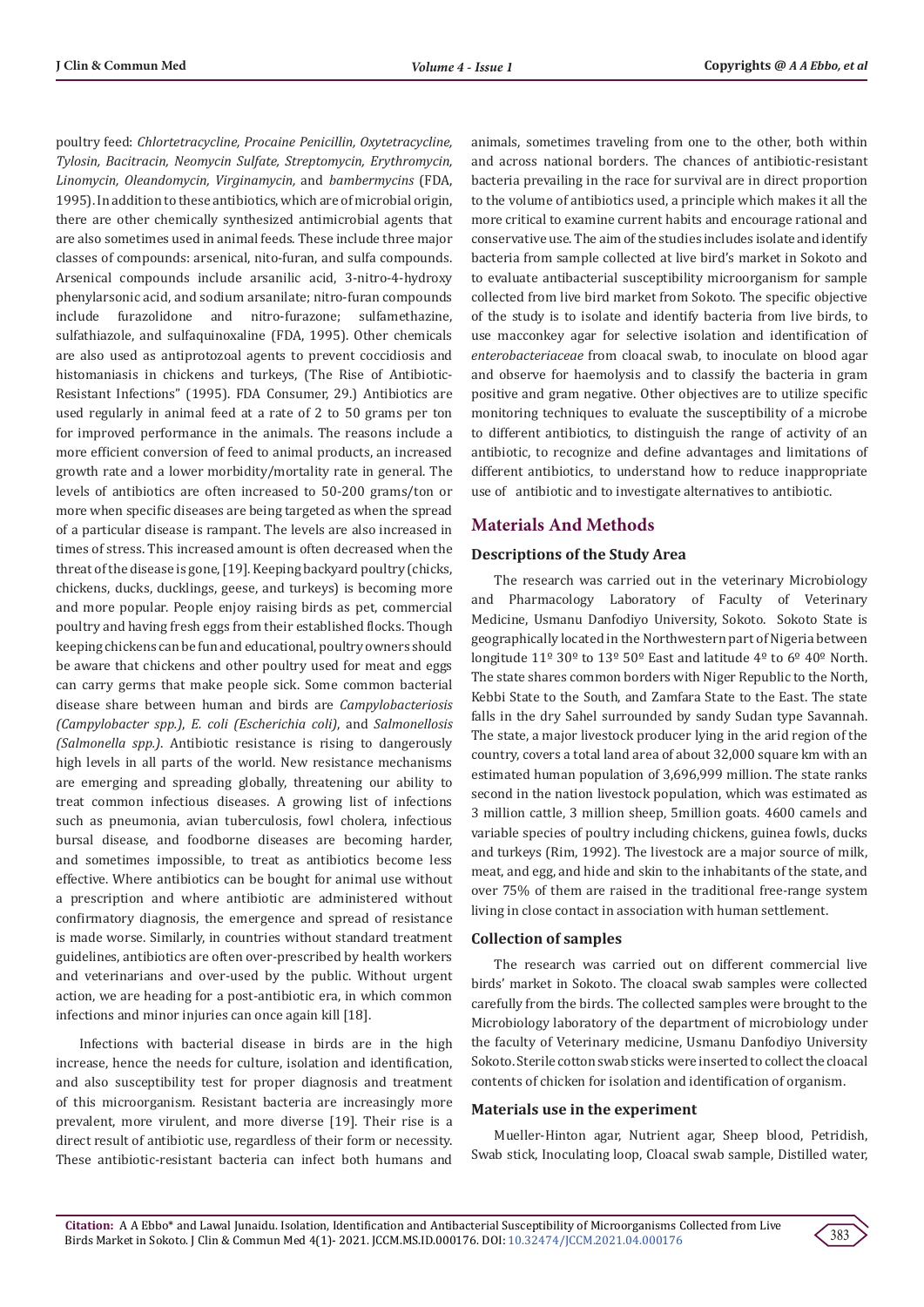Glass slide, Gram staining reagent (crystal violet, lugol iodine, 95% ethanol, safranine), Conical flask, Measuring cylinder, Microscope, Inoculation loop, Bunsen burner, Saline solution, McFarland solution, MHA plate (Mueller-Hinton Agar plates), Cotton swab, Antibiotic disks (Antibiotics of choice) ,Tooth pick, Incubator Ruler, Ethanol, Forceps, Guideline chart for interpretation of antibiotic, susceptibility, stock sample (bacteria isolate).

# **Isolation, Identification and Antibacterial Susceptibility**

#### **Procedure of isolation**

Pure cultures of bacteria obtained by aseptically streaking representative colonies of different morphological types, which appear on the culture plates on to freshly prepared macconkey agar plates from the incubator. Discrete bacteria colonies that developed (grown) were subculture on nutrient agar slopes and incubated at 37°C for 24 hours. Pure cultures were achieved as per procedures described by OIE [20].

#### **Procedure for identifications**

Cultural, morphological and biochemical characteristics were studied in order to identify the bacteria. The cultural characteristics or colonial morphology of the bacteria grown on the macconkey and blood agar media were recorded. Gram staining was performed to study the morphology and staining characteristics of bacteria according to the technique described by Merchant and Packer (1967). Biochemical tests, such as sugar fermentation, coagulase, catalase, MR (methyl red), VP (Voges-Proskauer), Triple sugar ion test, were performed per standard methods [21].

#### **Procedure for susceptibility testing**

The susceptibility of all identified isolates to antimicrobial agents was determined by the standard Kirby-Baeur disk diffusion method. Two colonies of the isolates under test were inoculated into Mueller-Hinton broth and incubated at 37°C for 24 hours. After incubation, the turbidity of the Mueller-Hinton broth culture was adjusted to 0.5 McFarland standards using a ultra-violet spectrophotometer at 630nm wavelength. A sterile swab stick was dipped into adjusted Mueller-Hinton broth culture and inoculated onto Mueller-Hinton agar plate using spread method. The antibiotic discs were carefully placed at equal distance apart using a sterile forceps. Concentration of antibiotics disc used were: Cloxacillin 5 µg; Oxytetracycline 30µg; Penicillin G 10µg; Streptomycin 10µg; Amoxicillin/clavulanic acid 30µg; Ciprofloxacin 5µg and Gentamicin 30µg. The plates were incubated at 37°C for 24 hours. Zones of inhibition around each antibiotic disc were observed and measured in millimeter using a ruler and interpreted as susceptible, intermediate and resistance in accordance with the recommendation of Clinical and Laboratory Standards Institute [22] guidelines.

#### **Results**

#### **Percentage Occurrence of Isolates**

A total of one hundred (100) bacterial isolates from cloacal swab of birds in the study area were processed. Escherichia coli was the most common isolate 23(23%) and *Enterobacter spp* 22(22%). This was closely followed by *salmonella spp* 20(20%), *Proteous spp* 16(16%), *Klebsella spp* 10(10%), *Pseudomonas spp* 4(4%), *Shigella spp* 3(3%). The least isolate was *Staphylococcus spp* 3(3%). This is as shown in Figure 1.



**Figure 1:** percentage occurrence of the isolate.

384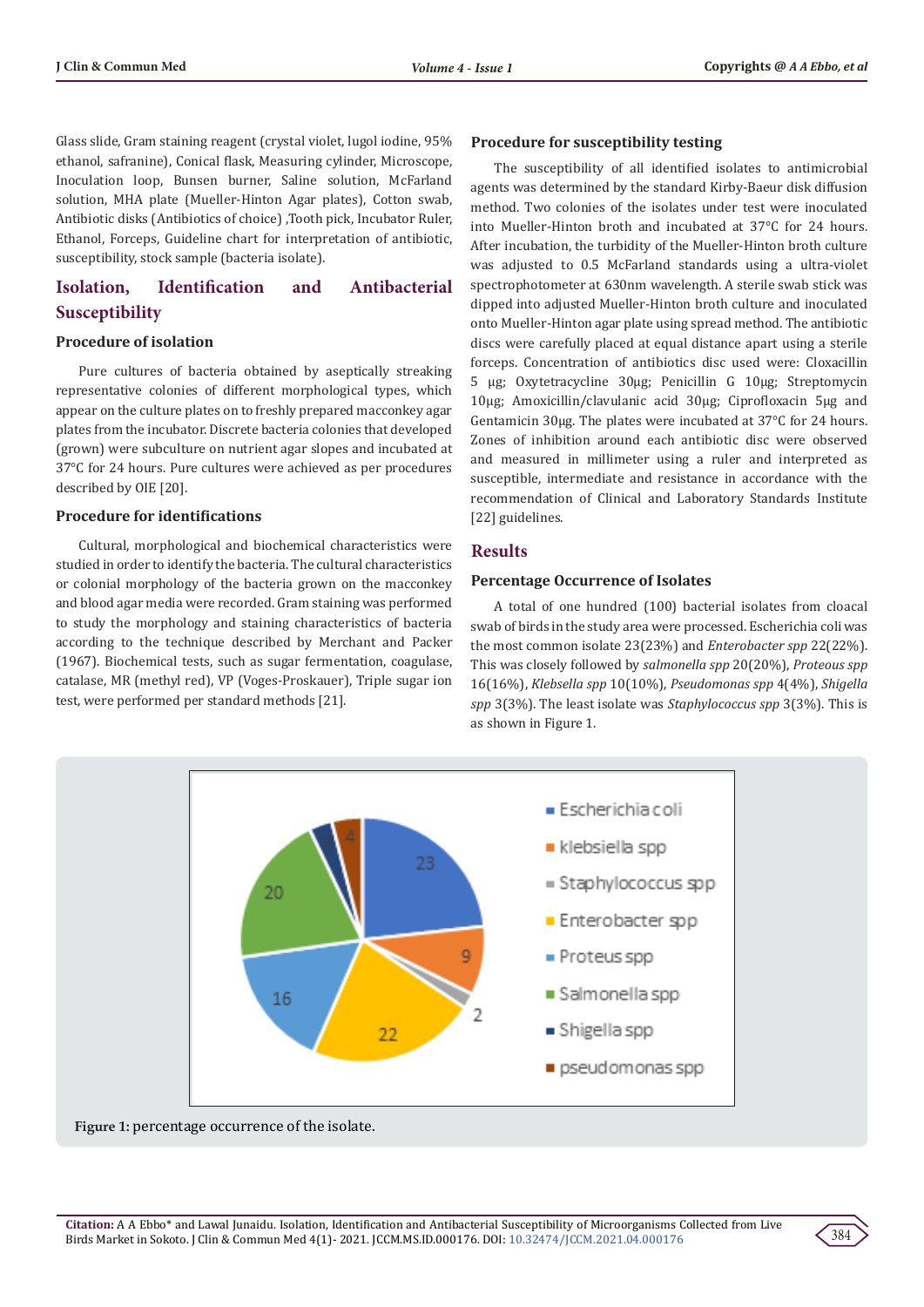# **Zone of inhibition for the tested antibiotics**

Antibiotics used for susceptibility testing were *gentamicin* (30 µg) had 22 mm as the highest zone of inhibition, *penicillin G* (10 unit) had 6 mm as the highest, *oxytetracycline* (30 µg) had 20 mm as the highest zone of inhibition, *cloxacillin* (5 µg) had 17mm

**Table 1:** Zone of inhibition for the tested antibiotics.

as the highest zone of inhibition, *streptomycin* (10 µg) had 23 mm as the highest zone of inhibition, *augmentin* (30 µg) had 20 mm as the highest zone of inhibition, and *ciprofloxacin* (5 µg) had 26 mm as the highest zone of inhibition. The zones of inhibition were measured in millimeter (mm) as shown in Table 1.

| <b>Samples</b> | Gentamicin<br>$30\mu g$ (mm) | Penicillin G<br>10 unit(mm) | Oxytetracycline<br>$30\mu g$ (mm) | Cloxacillin<br>$5\mu g$ (mm) | Streptomycin<br>$10\mu\text{g}(mm)$ | <b>Augmentin</b><br>$30\mu g$ (mm) | Ciprofloxacin<br>$5\mu g(mm)$     |
|----------------|------------------------------|-----------------------------|-----------------------------------|------------------------------|-------------------------------------|------------------------------------|-----------------------------------|
| $\mathbf{1}$   | 17                           | 6                           | 6                                 | $\boldsymbol{6}$             | $10\,$                              | 6                                  | $\boldsymbol{6}$                  |
| $\mathbf{2}$   | $10\,$                       | 6                           | $\boldsymbol{6}$                  | $\boldsymbol{6}$             | $\boldsymbol{6}$                    | $\boldsymbol{7}$                   | 12                                |
| 3              | $10\,$                       | 6                           | $\boldsymbol{6}$                  | $\boldsymbol{6}$             | $\boldsymbol{6}$                    | 6                                  | $6\,$                             |
| $\overline{4}$ | 11                           | 6                           | $\boldsymbol{6}$                  | $\boldsymbol{6}$             | $\boldsymbol{6}$                    | 6                                  | 22                                |
| 5              | $10\,$                       | 6                           | $\boldsymbol{6}$                  | $\boldsymbol{6}$             | $\boldsymbol{6}$                    | 6                                  | $6\,$                             |
| 6              | 19                           | 6                           | $20\,$                            | $\boldsymbol{6}$             | $\boldsymbol{6}$                    | 6                                  | 20                                |
| $\overline{7}$ | 16                           | 6                           | $\boldsymbol{6}$                  | $\boldsymbol{6}$             | $\boldsymbol{6}$                    | 6                                  | 26                                |
| 8              | $18\,$                       | 6                           | $\boldsymbol{6}$                  | $\boldsymbol{6}$             | $10\,$                              | 6                                  | 20                                |
| 9              | 16                           | 6                           | $\boldsymbol{6}$                  | $\boldsymbol{6}$             | $10\,$                              | 8                                  | 21                                |
| $10$           | $20\,$                       | 6                           | $20\,$                            | $\boldsymbol{6}$             | 15                                  | 6                                  | 15                                |
| $11\,$         | $10\,$                       | 6                           | $\boldsymbol{6}$                  | $\boldsymbol{6}$             | $\boldsymbol{6}$                    | 6                                  | $17\,$                            |
| 12             | 12                           | 6                           | $\boldsymbol{6}$                  | $\boldsymbol{6}$             | $\,9$                               | 15                                 | 20                                |
| 13             | 6                            | 6                           | 6                                 | $\boldsymbol{6}$             | $\boldsymbol{6}$                    | 8                                  | $10\,$                            |
| 14             | $\boldsymbol{6}$             | 6                           | $\boldsymbol{6}$                  | $\boldsymbol{6}$             | $\sqrt{ }$                          | 6                                  | 23                                |
| 15             | 15                           | 6                           | $\boldsymbol{6}$                  | 6                            | $\boldsymbol{7}$                    | 6                                  | 16                                |
| 16             | $20\,$                       | 6                           | 6                                 | $\boldsymbol{6}$             | $10\,$                              | 6                                  | 10                                |
| 17             | $20\,$                       | 6                           | $\boldsymbol{6}$                  | $\boldsymbol{6}$             | 6                                   | 6                                  | 20                                |
| 18             | 17                           | 6                           | $\boldsymbol{6}$                  | $\boldsymbol{6}$             | $\boldsymbol{6}$                    | 6                                  | $20\,$                            |
| 19             | 18                           | 6                           | $\boldsymbol{6}$                  | $\boldsymbol{6}$             | $\, 8$                              | 6                                  | $20\,$                            |
| $20\,$         | 15                           | 6                           | $\boldsymbol{6}$                  | $\boldsymbol{6}$             | 10                                  | 6                                  | $6\,$                             |
| 21             | $20\,$                       | 6                           | 14                                | $\boldsymbol{6}$             | 22                                  | $10\,$                             | 6                                 |
| 22             | 17                           | 6                           | $\boldsymbol{6}$                  | $\boldsymbol{6}$             | $\sqrt{ }$                          | 6                                  | $\overline{7}$                    |
| 23             | $18\,$                       | 6                           | $\boldsymbol{7}$                  | 9                            | 13                                  | 6                                  | $20\,$                            |
| 24             | 15                           | 6                           | $\boldsymbol{6}$                  | $\boldsymbol{6}$             | $10\,$                              | 6                                  | 6                                 |
| 25             | $20\,$                       | 6                           | $\boldsymbol{6}$                  | 6                            | $18\,$                              | $10\,$                             | 6                                 |
| 26             | 15                           | 6                           | $\boldsymbol{6}$                  | $\boldsymbol{6}$             | 6                                   | 15                                 | 10                                |
| $27\,$         | 22                           | 6                           | $\boldsymbol{6}$                  | $\boldsymbol{6}$             | $\boldsymbol{6}$                    | 12                                 | $6\,$                             |
| 28             | 18                           | 6                           | $\boldsymbol{6}$                  | $\sqrt{ }$                   | $10\,$                              | 10                                 | 20                                |
| 29             | 6                            | 6                           | 6                                 | 6                            | 6                                   | 6                                  | 6                                 |
| 30             | $\boldsymbol{6}$             | 6                           | 6                                 | $\boldsymbol{6}$             | $\boldsymbol{6}$                    | 12                                 | $10\,$                            |
| 31             | 6                            | 6                           | 6                                 | 6                            | $6\,$                               | 6                                  | 10                                |
| 32             | 12                           | $6\,$                       | $\boldsymbol{6}$                  | $\sqrt{6}$                   | 11                                  | 6                                  | 20                                |
| 33             | $12\,$                       | $6\,$                       | $\boldsymbol{6}$                  | $\sqrt{6}$                   | 16                                  | 15                                 | $6\,$                             |
| 34             | 18                           | $\sqrt{6}$                  | $\boldsymbol{6}$                  | $\sqrt{6}$                   | 6                                   | $6\,$                              | 10                                |
| 35             | 12                           | $6\,$                       | $\boldsymbol{6}$                  | $6\,$                        | $\overline{9}$                      | $6\,$                              | 10                                |
| 36             | 19                           | $6\,$                       | 6                                 | $6\,$                        | 11                                  | $\, 8$                             | 6                                 |
| 37             | 6                            | $\sqrt{6}$                  | $\boldsymbol{6}$                  | $\sqrt{6}$                   | 6                                   | 15                                 | 15                                |
| 38             | $18\,$                       | $\sqrt{6}$                  | $\boldsymbol{6}$                  | $6\,$                        | 11                                  | $6\,$                              | $\mathsf{g}% _{T}=\mathsf{g}_{T}$ |
| 39             | 6                            | $6\,$                       | $6\,$                             | 6                            | 6                                   | 10                                 | $6\,$                             |

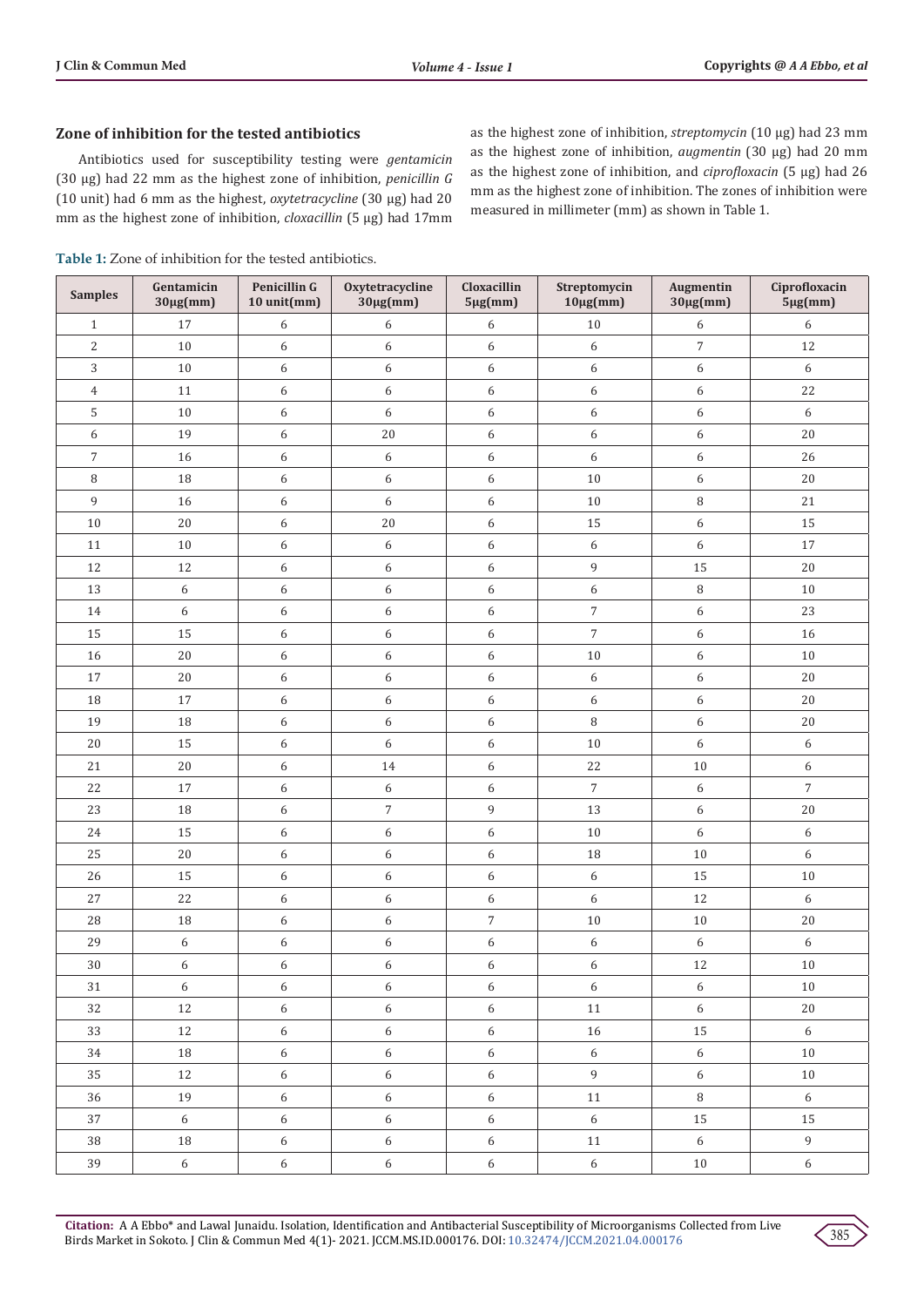| $40\,$      | 10             | 6          | 6                | 6                | 6                | 15               | 6                |
|-------------|----------------|------------|------------------|------------------|------------------|------------------|------------------|
| $41\,$      | $\sqrt{6}$     | 6          | $\boldsymbol{6}$ | $\boldsymbol{6}$ | $6\,$            | $\boldsymbol{6}$ | $\boldsymbol{6}$ |
| $42\,$      | $10\,$         | 6          | $\boldsymbol{6}$ | $\boldsymbol{6}$ | $\boldsymbol{6}$ | $19\,$           | $\boldsymbol{6}$ |
| 43          | $12\,$         | 6          | 6                | 6                | $\boldsymbol{6}$ | $\boldsymbol{6}$ | $\boldsymbol{6}$ |
| $\bf 44$    | $10\,$         | 6          | $\boldsymbol{6}$ | $\boldsymbol{6}$ | $6\,$            | $\, 8$           | $\boldsymbol{6}$ |
| $45\,$      | $18\,$         | 6          | 6                | $\, 8$           | $\sqrt{7}$       | 15               | $2\sqrt{1}$      |
| $\sqrt{46}$ | $20\,$         | 6          | $\boldsymbol{6}$ | $\epsilon$       | $11\,$           | $\boldsymbol{6}$ | $\boldsymbol{6}$ |
| $47\,$      | $20\,$         | 6          | $\epsilon$       | $\boldsymbol{6}$ | $13\,$           | $\boldsymbol{6}$ | 6                |
| 48          | $20\,$         | 6          | 6                | $\boldsymbol{6}$ | $\boldsymbol{6}$ | $\boldsymbol{6}$ | 6                |
| 49          | $19\,$         | 6          | $\epsilon$       | $\epsilon$       | $10\,$           | $\boldsymbol{6}$ | $\overline{7}$   |
| $50\,$      | $\overline{7}$ | 6          | 6                | $\boldsymbol{6}$ | $11\,$           | $\boldsymbol{6}$ | $\boldsymbol{6}$ |
| $51\,$      | $18\,$         | 6          | $\sqrt{7}$       | $\, 8$           | 15               | 13               | 16               |
| 52          | $\overline{9}$ | 6          | $\epsilon$       | $10\,$           | $10\,$           | $\, 8$           | $2\sqrt{1}$      |
| 53          | $20\,$         | 6          | $\boldsymbol{6}$ | $\epsilon$       | 15               | $18\,$           | 6                |
| 54          | $17\,$         | 6          | 6                | $\epsilon$       | $\boldsymbol{6}$ | $\boldsymbol{6}$ | $\boldsymbol{6}$ |
| 55          | $\, 8$         | 6          | 6                | $\boldsymbol{6}$ | $6\,$            | $12\,$           | 6                |
| 56          | $10\,$         | 6          | 6                | $\boldsymbol{6}$ | 6                | $\sqrt{7}$       | 15               |
| 57          | $11\,$         | 6          | $\epsilon$       | $\boldsymbol{6}$ | $\, 8$           | $\overline{7}$   | 15               |
| 58          | $13\,$         | 6          | $\boldsymbol{6}$ | $\boldsymbol{6}$ | $\boldsymbol{6}$ | $13\,$           | 6                |
| 59          | 15             | 6          | 6                | 6                | $\, 8$           | $\sqrt{6}$       | $17\,$           |
| 60          | $18\,$         | 6          | 6                | $\boldsymbol{6}$ | 15               | $\boldsymbol{6}$ | 6                |
| 61          | $22\,$         | 6          | $\boldsymbol{6}$ | $\boldsymbol{6}$ | 15               | $21\,$           | $\boldsymbol{6}$ |
| 62          | $20\,$         | 6          | $\boldsymbol{6}$ | $\boldsymbol{6}$ | $\sqrt{6}$       | $18\,$           | 23               |
| 63          | $18\,$         | 6          | $\boldsymbol{6}$ | 6                | $6\,$            | $17\,$           | $20\,$           |
| 64          | $12\,$         | 6          | 6                | $\boldsymbol{6}$ | $\sqrt{7}$       | $12\,$           | $13\,$           |
| 65          | $15\,$         | 6          | $\epsilon$       | $\boldsymbol{6}$ | $\boldsymbol{6}$ | $\boldsymbol{6}$ | 9                |
| 66          | $\,9$          | 6          | 6                | $\boldsymbol{6}$ | $10\,$           | $6\,$            | 26               |
| 67          | $\overline{9}$ | 6          | 6                | 6                | $\boldsymbol{6}$ | $10\,$           | 6                |
| 68          | 18             | 6          | $\boldsymbol{6}$ | $\boldsymbol{6}$ | $\boldsymbol{6}$ | $10\,$           | 25               |
| 69          | $16\,$         | 6          | $\boldsymbol{6}$ | $\boldsymbol{6}$ | $10\,$           | $20\,$           | 6                |
| $70\,$      | $\mathsf{9}$   | 6          | $\boldsymbol{6}$ | $\epsilon$       | $\boldsymbol{6}$ | $10\,$           | $\boldsymbol{6}$ |
| 71          | 6              | 6          | 6                | 6                | 6                | 12               | 6                |
| 72          | $6\,$          | $\sqrt{6}$ | $\sqrt{6}$       | $\boldsymbol{6}$ | $15\,$           | $10\,$           | $\sqrt{6}$       |
| 73          | 6              | $6\,$      | $\sqrt{6}$       | $\boldsymbol{6}$ | 23               | 6                | $20\,$           |
| 74          | 10             | $6\,$      | $6\,$            | $\sqrt{6}$       | 6                | 17               | $6\,$            |
| 75          | 13             | $\sqrt{6}$ | $\sqrt{6}$       | $\sqrt{6}$       | 6                | $\boldsymbol{6}$ | 22               |
| $76\,$      | $17\,$         | $\sqrt{6}$ | 19               | $\boldsymbol{6}$ | $6\,$            | 10               | 17               |
| $77\,$      | $10\,$         | 6          | $\sqrt{6}$       | $\sqrt{6}$       | $6\,$            | $14\,$           | $\sqrt{6}$       |
| ${\bf 78}$  | 17             | $6\,$      | 6                | $\sqrt{6}$       | 6                | 6                | $16\,$           |
| 79          | 18             | 6          | $\, 8$           | $7\overline{ }$  | $10\,$           | 13               | $21\,$           |
| ${\bf 80}$  | $10\,$         | $\sqrt{6}$ | $\sqrt{6}$       | $\,$ 6 $\,$      | 6                | $\sqrt{6}$       | 18               |
| $\rm 81$    | $12\,$         | $\sqrt{6}$ | $\boldsymbol{6}$ | $17\,$           | $20\,$           | $\sqrt{7}$       | $6\,$            |
| 82          | $10\,$         | 6          | $6\,$            | $\sqrt{6}$       | 6                | $\sqrt{6}$       | 25               |
| 83          | $10\,$         | $\sqrt{6}$ | $20\,$           | $10\,$           | 6                | $14\,$           | 19               |
| 84          | 12             | $\sqrt{6}$ | $\sqrt{6}$       | 6                | $6\,$            | $\sqrt{6}$       | 23               |
| 85          | 15             | $\sqrt{6}$ | $6\,$            | $\boldsymbol{6}$ | $\sqrt{6}$       | $\sqrt{7}$       | $20\,$           |
| 86          | 17             | $\sqrt{6}$ | $6\,$            | $7\overline{ }$  | $10\,$           | $12\,$           | $20\,$           |

**Citation:** A A Ebbo\* and Lawal Junaidu. Isolation, Identification and Antibacterial Susceptibility of Microorganisms Collected from Live Birds Market in Sokoto. J Clin & Commun Med 4(1)- 2021. JCCM.MS.ID.000176. DOI: [10.32474/JCCM.2021.04.00017](http://dx.doi.org/10.32474/JCCM.2021.04.000176)6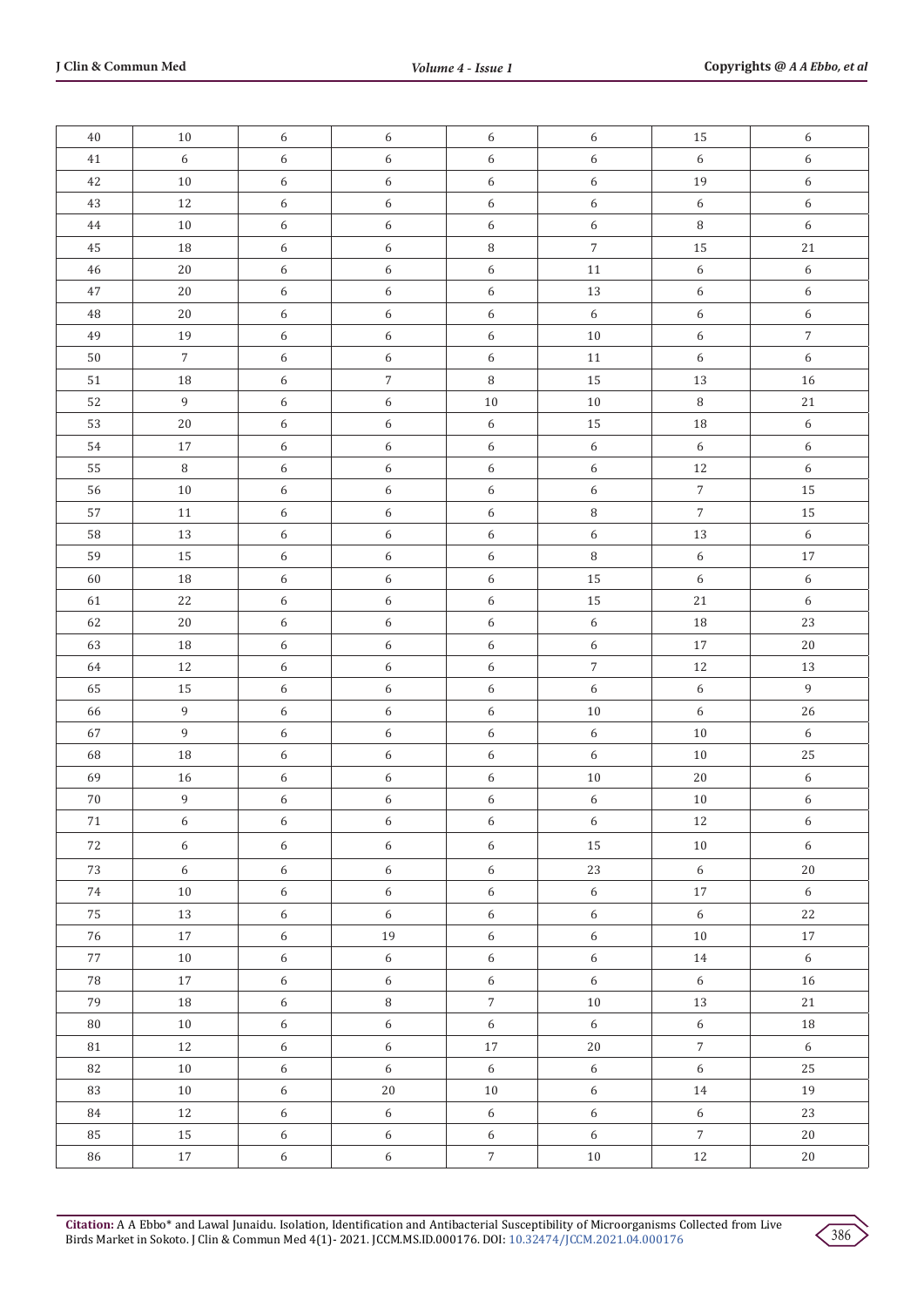| 87  | 13              | 6 | 6              | 6  | 6  | 10 | 13 |
|-----|-----------------|---|----------------|----|----|----|----|
| 88  | 15              | 6 | 6              | 6  | 10 | 8  | 10 |
| 89  | 15              | 6 | 6              | 11 | 13 | 13 | 10 |
| 90  | 20              | 6 | 6              | 6  | 16 | 15 | 13 |
| 91  | 16              | 6 | 6              | 13 | 10 | 10 | 18 |
| 92  | 8               | 6 | 16             | 6  | 6  | 6  | 9  |
| 93  | $7\overline{ }$ | 6 | 6              | 8  | 6  | 8  | 10 |
| 94  | 10              | 6 | 10             | 7  | 7  | 7  | 11 |
| 95  | 8               | 6 | 8              | 6  | 11 | 6  | 22 |
| 96  | 13              | 6 | 11             | 6  | 13 | 10 | 18 |
| 98  | 12              | 6 | $\overline{7}$ | 6  | 6  | 16 | 16 |
| 99  | 20              | 6 | 6              | 12 | 6  | 8  | 9  |
| 100 | 16              | 6 | 6              | 6  | 10 | 6  | 10 |

#### **Antimicrobial Resistance among** *Enterobacter spp***.**

The antimicrobial resistance percentage among *Enterobacter spp*. to tested antibiotics are *penicillin G* (100%), *cloxacillin*

(100%), *amoxicillin/clavulanic acid* (90.9%), *gentamicin* (45.5%), *streptomycin* (86.4%), *Ciprofloxacin* (95.5%) and *oxytetracycline* (100%), as shown in Figure 2.



**Figure 2:** Antimicrobial reristance among *Enterobacter spp.*

# **Antimicrobial Intermediate Reristance among**  *Enterobacter spp***.**

Antimicrobial intermidiate resistance percentage among

*Enterobacter spp* to tested antibiotics are *penicillin G* (0%), *cloxacillin* (0%), *amoxicillin/clavulanic acid* (9.1%), *gentamicin* (0%), *streptomycin* (4.5%), *Ciprofloxacin* (0%) and *oxytetracycline* (0%), as shown in Figure 3.





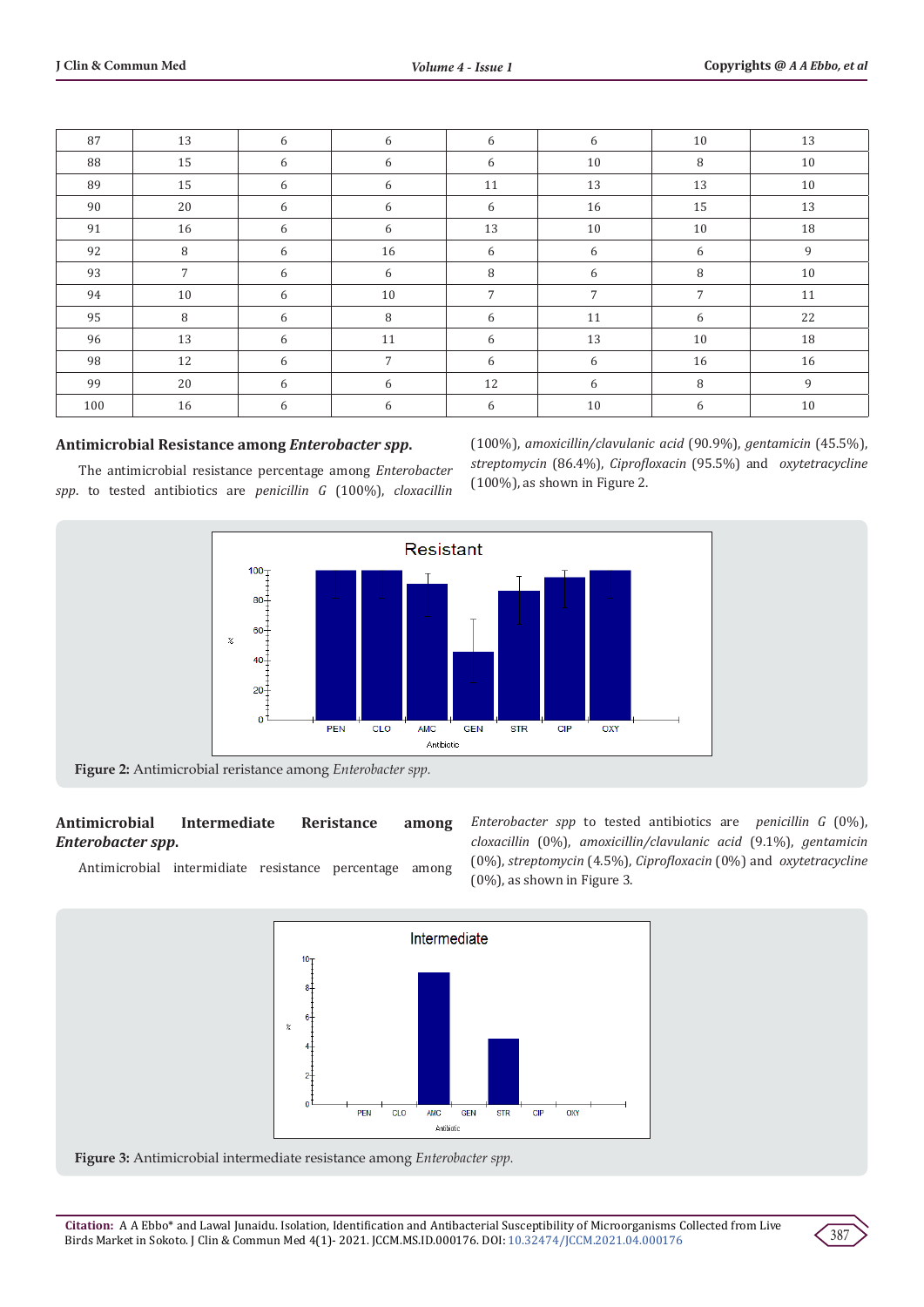#### **Antimicrobial Susceptibility Percentage among**  *Enterobacter spp***.**

Antimicrobial susceptability percentage among *Enterobacter* 

*spp* to tested antibiotics are are *penicillin G* (0%), *cloxacillin* (0%), *amoxicillin/clavulanic acid* (0%), *gentamicin* (54.5%), *streptomycin* (9.1%), *Ciprofloxacin* (4.5%) and *oxytetracycline* (0%), as shown in Figure 4.



CLO

**Figure 4:** Antimicrobial susceptibility percentage among *Enterobacter spp*.

PEN

#### **Antimicrobial Resistance Percentage among** *Proteus spp***.**

The antimicrobial resistance percentage among *Enterobacter* 

*spp*. to tested antibiotics are *penicillin G* (100%), *cloxacillin* (100%), *amoxicillin/clavulanic acid* (81.2%), *gentamicin* (62.5%), *streptomycin* (87.5%), *Ciprofloxacin* (87.5%) and *oxytetracycline* (93.8%), as shown in Figure 5.



GEN

**AMC** Antibiotic

**Antimicrobial Intermediate Percentage among** *Proteus spp***.**

Antimicrobial intermediate percentage among *Proteus* 

*spp* to tested antibiotics are are *penicillin G* (0%), *cloxacillin* (0%), *amoxicillin/clavulanic acid* (12.5%), *gentamicin* (12.5%), *streptomycin* (0%), *Ciprofloxacin* (12.5%) and *oxytetracycline*  (6.2%) as shown in Figure 6.



Figure 6: Antimicrobial intermediate percentage among *Proteus spp.*

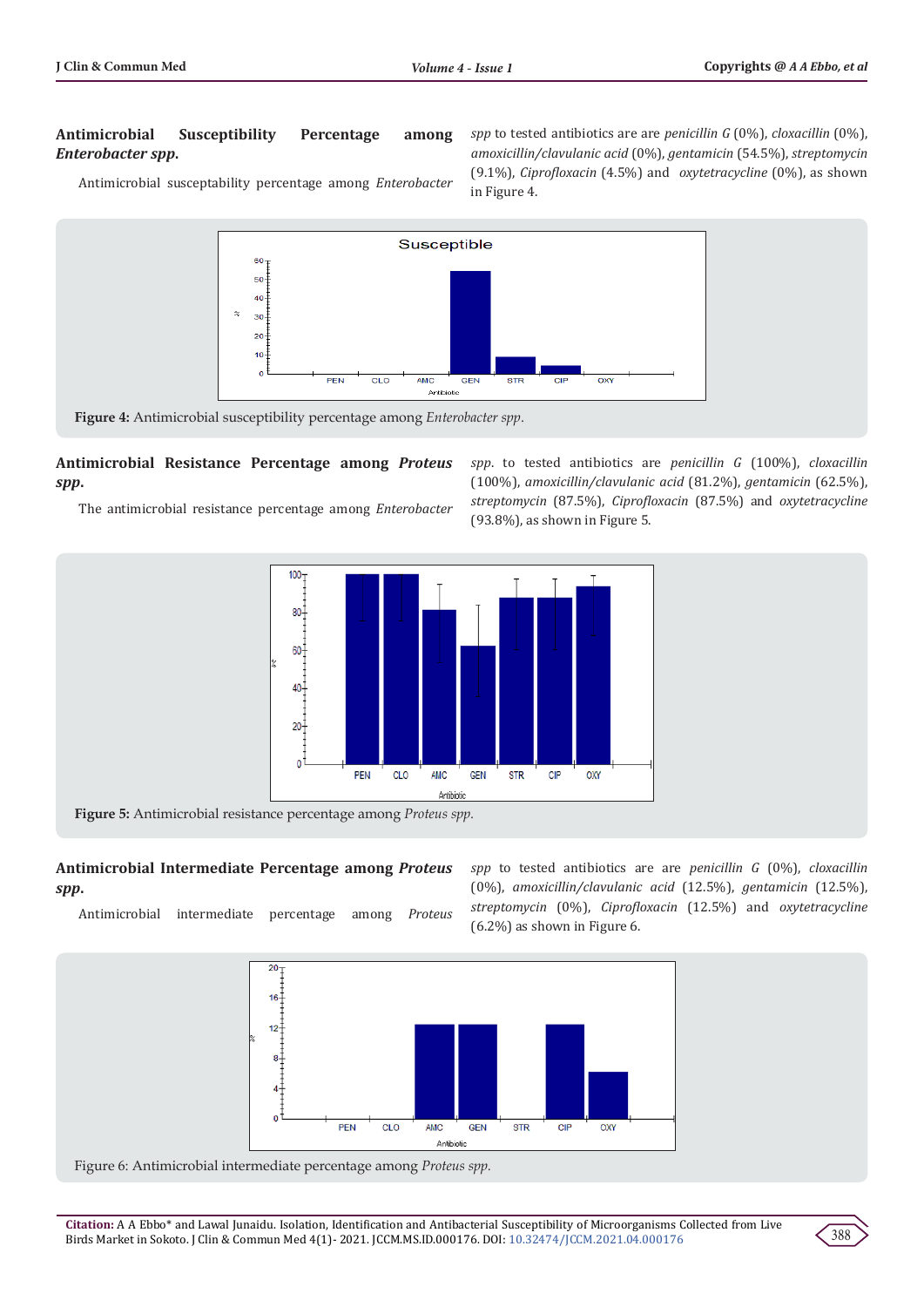#### **Antimicrobial susceptibility percentage among** *Proteus spp***.**

Antimicrobial susceptibility percentage among *Proteus spp* 

to tested antibiotics are are *penicillin G* (0%), *cloxacillin* (0%), *amoxicillin/clavulanic acid* (6.2%), *gentamicin* (25%), *streptomycin* (12.5%), *Ciprofloxacin* (0%) and *oxytetracycline* (0%) as shown in Figure 7.



# **Antimicrobial resistance percentage among**  *Pseudomonas spp***.**

Antimicrobial resistance percentage among *Pseudomonas spp* 





**Figure 8:** Antimicrobial resistance percentage among *Pseudomonas spp.*

# **Antimicrobial intermediate percentage among**  *Pseudomonas spp***.**

*spp* to tested antibiotics are *penicillin G* (0%), *cloxacillin* (0%), *amoxicillin/clavulanic acid* (0%), *gentamicin* (0%), *streptomycin* (0%), *Ciprofloxacin* (25%) and *oxytetracycline* (0%), as shown in Figure 9.

Antimicrobial intermediate percentage among *Pseudomonas* 





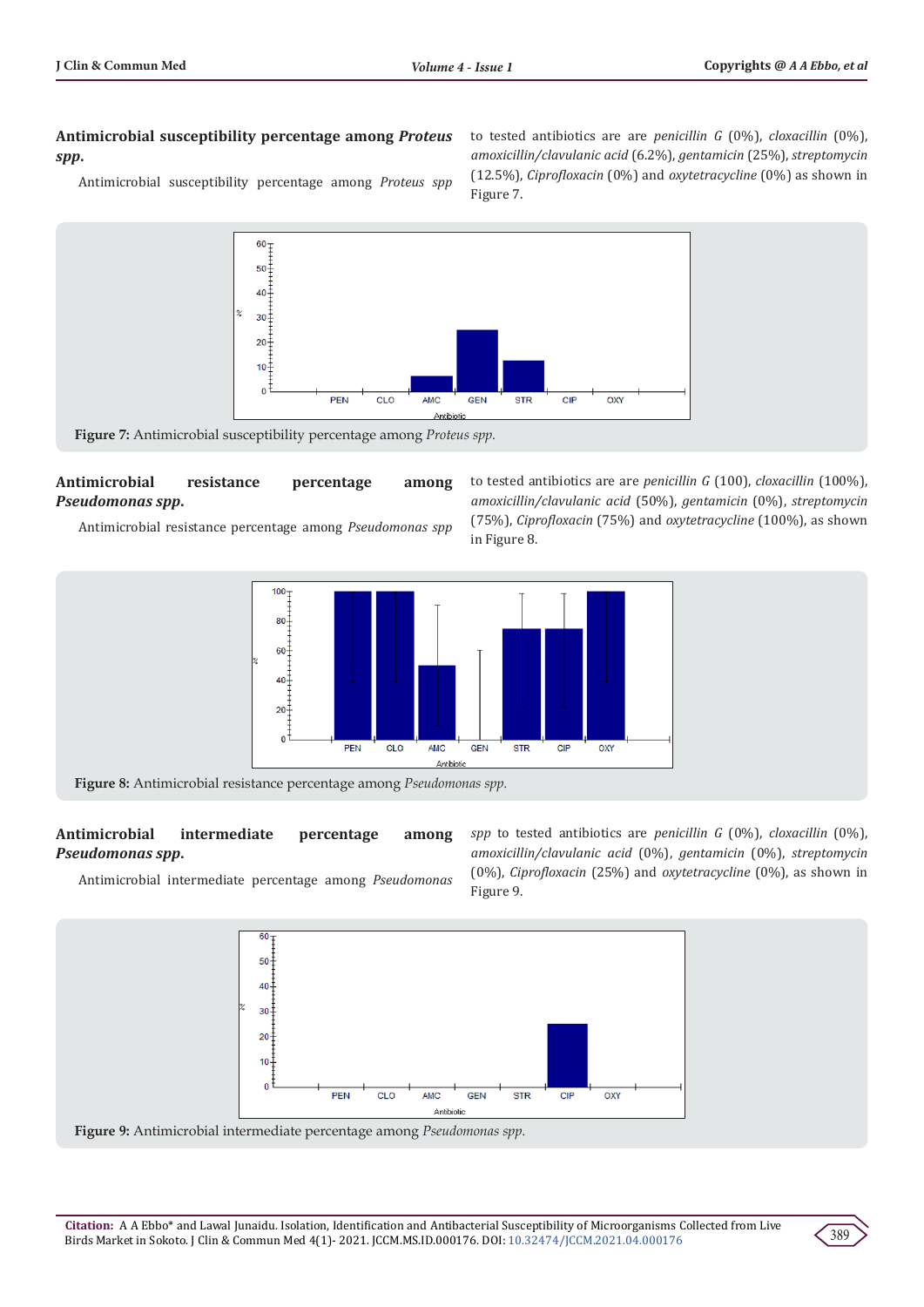#### **Antimicrobial susceptibility percentage among**  *Pseudomonas spp***.**

Antimicrobial susceptibility percentage among *Pseudomonas* 

*spp* to tested antibiotics are *penicillin G* (0%), *cloxacillin* (0%), *amoxicillin/clavulanic acid* (50%), *gentamicin* (100%), *streptomycin* (25%), *Ciprofloxacin* (0%) and *oxytetracycline* (0%), as shown in Figure 10.



**Figure 10:** Antimicrobial susceptibility percentage among *Pseudomonas spp.*

# **Antimicrobial resistance percentage among** *Salmonella spp***.**

Antimicrobial resistance percentage among *Salmonella spp*





**Figure 11:** Antimicrobial resistance percentage among *Salmonella spp.*

#### **Antimicrobial intermediate percentage among**  *Salmonella spp*

Antimicrobial intermediate percentage among *Salmonella* 

*spp* to tested antibiotics are *penicillin G* (0%), cloxacil*lin* (0%), *amoxicillin/clavulanic acid* (15%), *gentamicin* (0%), *streptomycin* (0%), *Ciprofloxacin* (15%) and *oxytetracycline* (0%), as shown in Figure 12.



**Figure 12:** Antimicrobial intermediate percentage among *Salmonella spp.*

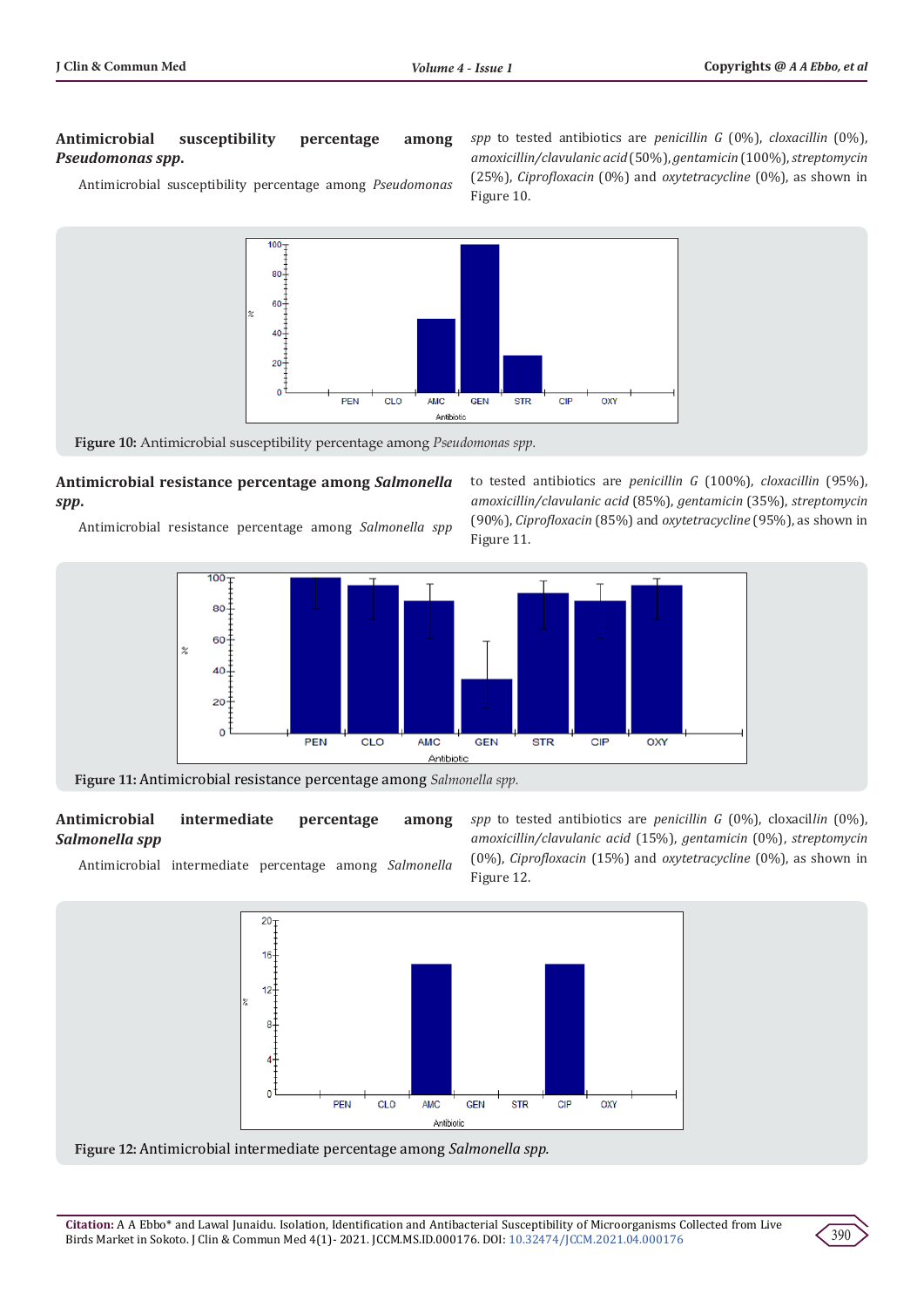# **Antimicrobial susceptibility percentage among**  *Salmonella spp***.**

Antimicrobial susceptibility percentage among *Salmonella* 

*spp* to tested antibiotics are *penicillin G* (0%), *cloxacillin* (5%), *amoxicillin/clavulanic acid* (0%), *gentamicin* (65%), *streptomycin*  (10%), *Ciprofloxacin* (0%) and *oxytetracycline* (5%), as shown in Figure 13.



# **Antimicrobial resistance percentage among** *Escherichia coli spp***.**

Antimicrobial resistance percentage among *Escherichia coli* 

to tested antibiotics are *penicillin G* (100%), *cloxacillin* (100%), *amoxicillin/clavulanic acid* (69.6%), *gentamicin* (43.5%), *streptomycin* (73.9%), *Ciprofloxacin* (95.7%) and *oxytetracycline*  (93.1%), as shown in Figure 14.



**Figure 14:** Antimicrobial resistance percentage among *Escherichia coli spp*.

# **Antimicrobial intermediate percentage among**  *Escherichia coli spp.*

tested antibiotics are *penicillin G* (0%), *cloxacillin* (0%), *amoxicillin/ clavulanic acid* (17.4%), *gentamicin* (4.3%), *streptomycin* (8.7%), *Ciprofloxacin* (4.3%) and *oxytetracycline* (0%), as shown in Figure 15.

Antimicrobial intermediate percentage among *Escherichia coli* to



**Figure 15:** Antimicrobial intermediate percentage among *Escherichia coli spp.*

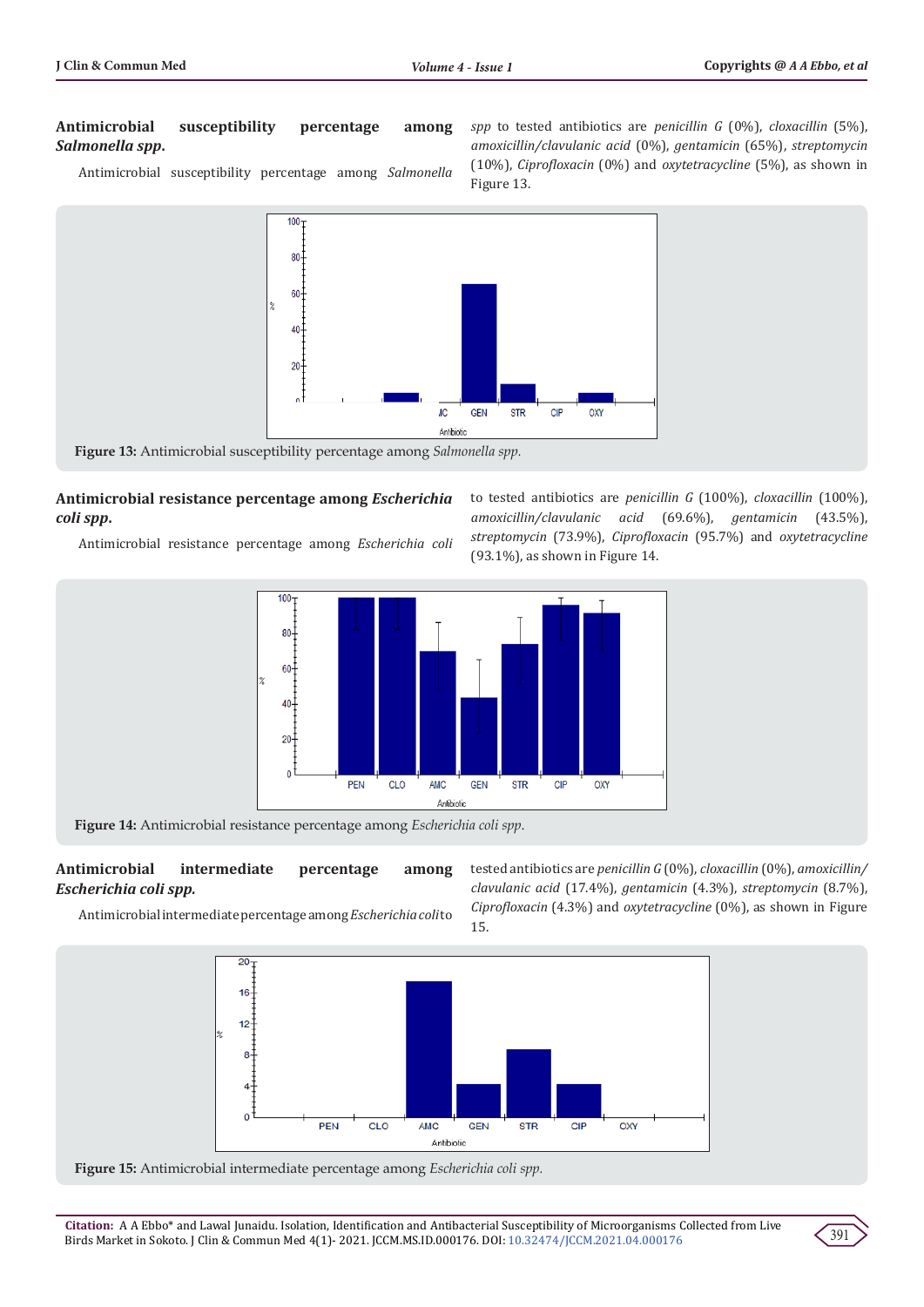#### **Antimicrobial susceptibility percentage among**  *Escherichia coli spp.*

Antimicrobial susceptibility percentage among *Escherichia* 

*coli* to tested antibiotics are *penicillin G* (0%), *cloxacillin* (0%), *amoxicillin/clavulanic acid* (13%), *gentamicin* (52.2%), *streptomycin* (17.4%), *Ciprofloxacin* (0%) and *oxytetracycline* (8.7%), as shown in Figure 16.



#### **Antimicrobial resistance percentage among** *Klebsiella spp*

Antimicrobial resistance percentage among *Klebsiella spp*



**Figure 17:** Antimicrobial resistance percentage among *Klebsiella spp.*

## **Antimicrobial intermediate percentage among**  *Klebsiella spp***.**

tested antibiotics are *penicillin G* (0%), *cloxacillin* (0%), *amoxicillin/ clavulanic acid* (0%), *gentamicin* (22.2%), *streptomycin* (11.1%), *Ciprofloxacin* (0%) and *oxytetracycline* (0%), as shown in Figure 18.





**Figure 18:** Antimicrobial intermediate percentage among *Klebsiella spp.*



to tested antibiotics are *penicillin G* (100%), *cloxacillin* (100%), *amoxicillin/clavulanic acid* (88.9%), *gentamicin* (33.3%), *streptomycin* (88.9%), *Ciprofloxacin* (100%) and *oxytetracycline* (88.9%), as shown in Figure 17.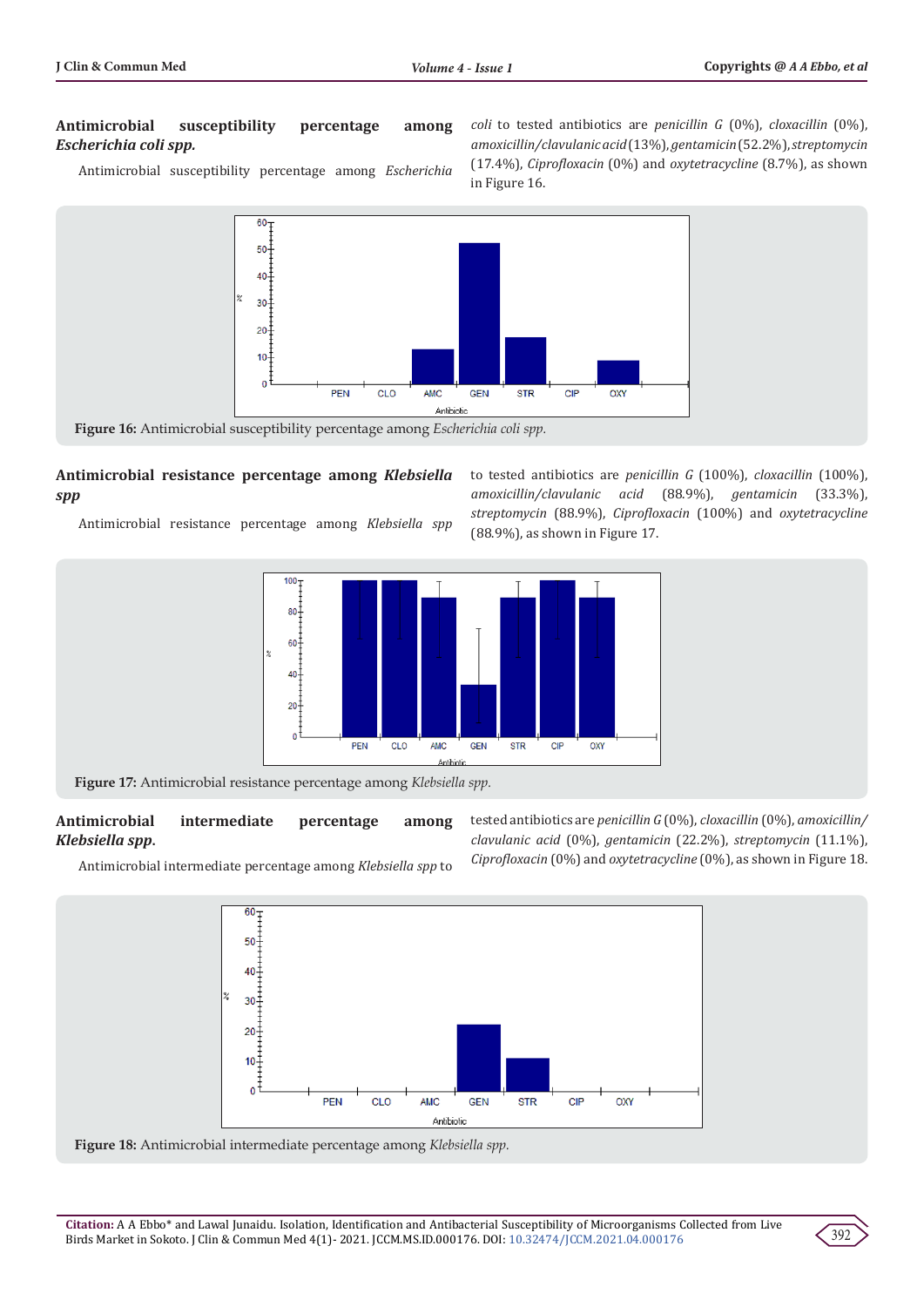# **Antimicrobial susceptibility percentage among**  *Klebsiella spp*

Antimicrobial susceptibility percentage among *Klebsiella spp* to

tested antibiotics are *penicillin G* (0%), *cloxacillin* (0%), *amoxicillin/ clavulanic acid* (11.1%), *gentamicin* (44.4%), *streptomycin* (0%), *Ciprofloxacin* (0%) and *oxytetracycline* (11.1%), as shown in Figure 19.



**Figure 19:** Antimicrobial susceptibility percentage among *Klebsiella spp.*

#### **Antimicrobial resistance percentage among** *Shigella spp.*

Antimicrobial resistance percentage among *Shigella spp* to tested antibiotics are *penicillin G* (100%), *cloxacillin* (100%), *amoxicillin/clavulanic acid* (100%), *gentamicin* (66.7%), *streptomycin* (100%), *Ciprofloxacin* (66.7%) and *oxytetracycline* (100%), as shown in Figure 20.



**Figure 20:** Antimicrobial resistance percentage among *Shigella spp.*

#### **Antimicrobial intermediate percentage among** *Shigella spp.*

Antimicrobial intermediate percentage among *Shigella spp* to

tested antibiotics are *penicillin G* (0%), *cloxacillin* (0%), *amoxicillin/ clavulanic acid* (0%), *gentamicin* (0%), *streptomycin* (0%), *Ciprofloxacin* (33.3%) and *oxytetracycline* (0%), as shown in Figure 21.



#### **Antimicrobial susceptibility percentage among** *Shigella spp.*

Antimicrobial susceptibility percentage among *Shigella spp* to

tested antibiotics are *penicillin G* (0%), *cloxacillin* (0%), *amoxicillin/ clavulanic acid* (0%), *gentamicin* (33.3%), *streptomycin* (0%), *Ciprofloxacin* (0%) and *oxytetracycline* (0%), as shown in Figure 22.

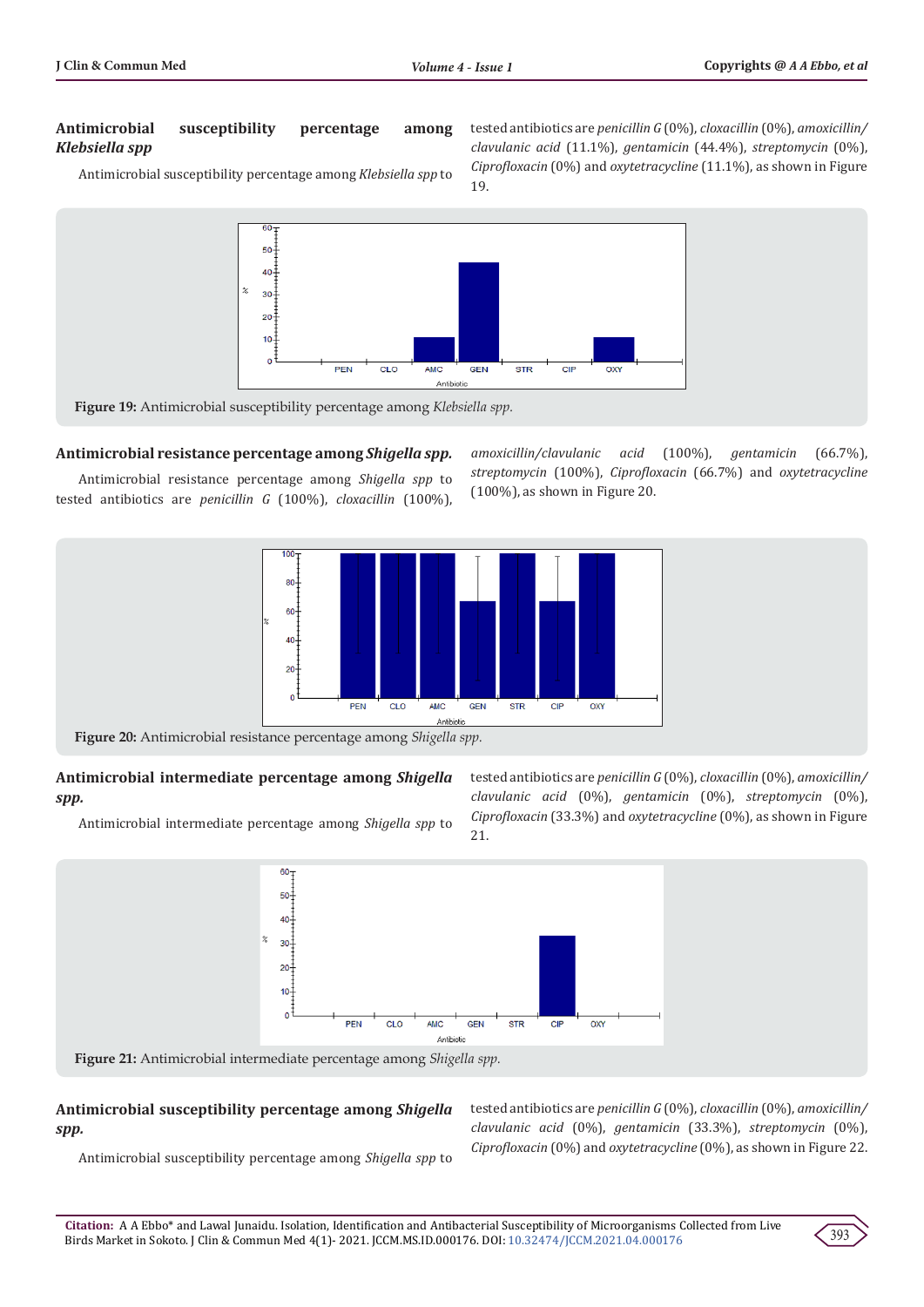

# **Antimicrobial resistance percentage among**  *Staphylococcus spp.*

Antimicrobial resistance percentage among *Staphylococcus* 

*spp* to tested antibiotics are *penicillin G* (100%), *cloxacillin* (100%), *amoxicillin/clavulanic acid* (100%), *gentamicin* (33.3%), *streptomycin* (33.3%), *Ciprofloxacin* (100%) and *oxytetracycline*  (33.3%), as shown in Figure 23.



**Figure 23:** Antimicrobial resistance percentage among *Staphylococcus spp.*

# **Antimicrobial intermediate percentage among**  *Staphylococcus spp.*

Antimicrobial intermediate percentage among *Staphylococcus* 

*spp* to tested antibiotics are *penicillin G* (0%), *cloxacillin* (0%), *amoxicillin/clavulanic acid* (0%), *gentamicin* (0%), *streptomycin* (0%), *Ciprofloxacin* (0%) and *oxytetracycline* (0%), as shown in Figure 24.



**Figure 24:** Antimicrobial intermediate percentage among *Staphylococcus spp.*

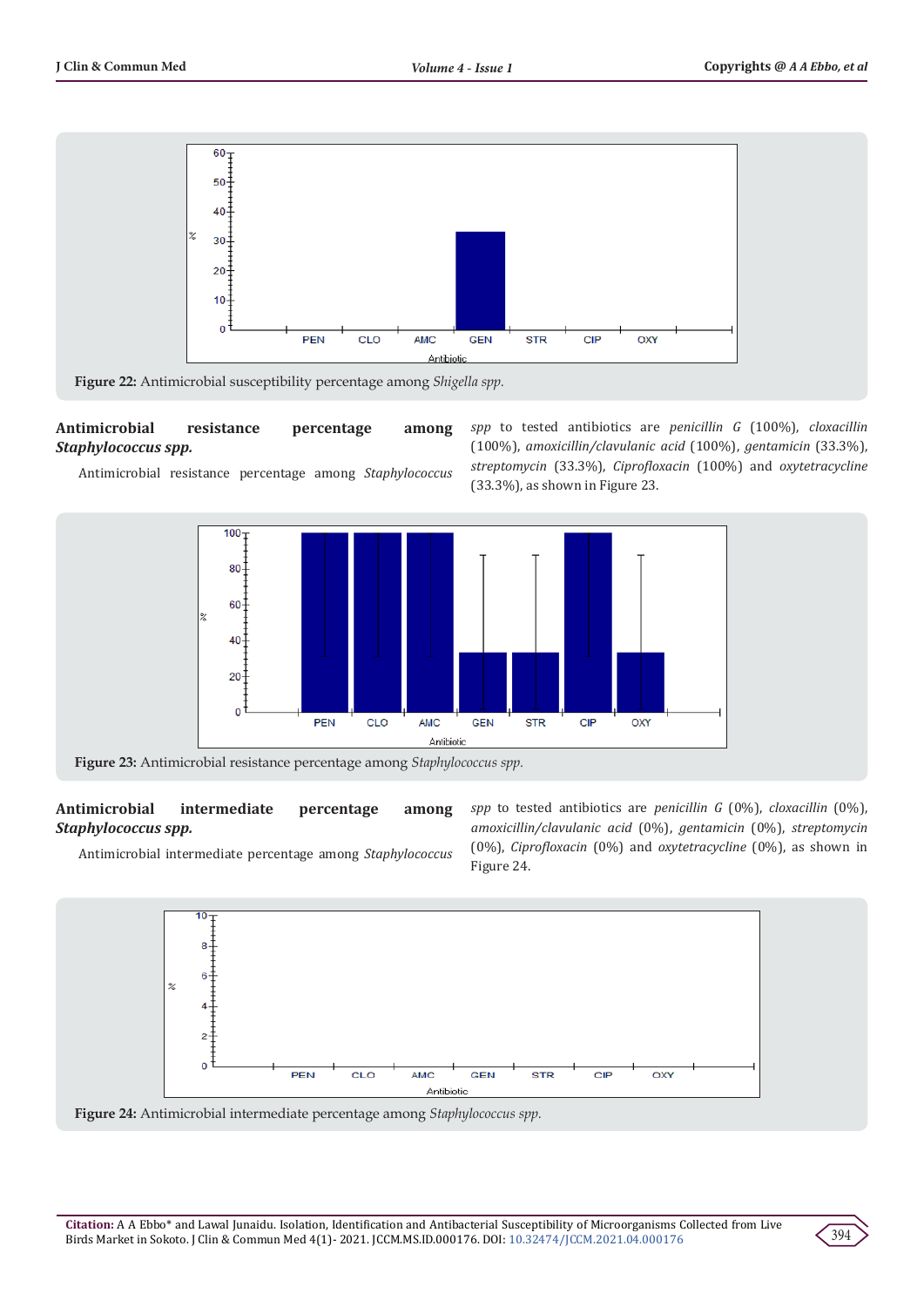#### **Antimicrobial susceptibility percentage among**  *Staphylococcus spp.*

Antimicrobial susceptibility percentage among *Staphylococcus* 

*spp* to tested antibiotics are *penicillin G* (0%), *cloxacillin* (0%), *amoxicillin/clavulanic acid* (0%), *gentamicin* (66.7%), *streptomycin* (66.7%), *Ciprofloxacin* (0%) and *oxytetracycline* (66.7%), as shown in Figure 25.



# **Discussion, Conclusion, And Recommendations**

#### **Discussion**

Of particular concern is that many of the bacteria isolated are associated with important human diseases (*E coli, Salmonella,*  and *Shigella species*). The identification of the isolates obtained were generally consistent with a previous report from Ile-Ife, southwestern Nigeria [23], though a few differences were noted. In particular, Corynebacterium, Acinetobacter, and Aeromonas were reported in the Ile-Ife study and not found in the present study, while Klebsiella, and Enterobacter were encountered in this study, but not found in Ile-Ife study. These discrepancies could be due to geographical differences (Ile-Ife is in southwestern Nigeria), and it is in agreement with Ojo et al. (2012). Nonetheless, most of these organisms isolated from cloacal swab samples were E coli., Salmonella, Shigella, Enterobacter, Kebsiella, Pseudomonas Proteus, and staphylococcus species which are all gram-negative bacteria except Staphylococcus which is gram positive. This indicates higher number of gram negative than gram positive bacteria, as may be because these bacteria are normal flora of the intestinal tract of birds (Hemen et al. 2012). Interestingly, some of the bacteria encountered, including Escherichia, Staphylococcus, Pseudomonas, and Salmonella species have been isolated liberally from commercial chicken feeds in Calabar, the southernmost geopolitical zone of Nigeria (Okonko et al., 2010), suggesting that potentially, pathogenic antibiotic resistant bacteria could easily be circulated via feeding operations. This study also provides an insight into the status of antimicrobial resistance in birds in Sokoto. This part of Nigeria is of particular interest given that antimicrobials are widely used in livestock and poorly controlled and that little data is available on the effects of varying rearing practices. Furthermore, human populations in Africa are susceptible to relatively high rates of antibiotic resistant bacterial infections (Pablos-Mendez et al., 1998). Thus, a larger concern is not just the presence of potentially pathogenic bacteria resistant to antibiotics in birds, but their

potential to spread through the environment and to humans, given the local farming practices. Others have observed, in both developing and industrialized nations, that a wide range of antibiotic resistant genes from agricultural operations can disseminate and persist in affected environments [24]. However, the resistance rates among isolates in this study appear to be generally (80 to 100%) higher than some of those previously reported cases in Nigeria, which ranged from 40 to 60% resistances in most instances (Ojo et al., 2012). The higher percentage resistance observed in this study may be due to the fact that it is not only laying hens that were studied but also poor regulation of antibiotic usage. [25] reported that bacterial infections occur less frequently in layers than in young broilers and consequently less antibiotics tend to be used.

#### **Conclusions**

This research profiled antibiotic resistance patterns of bacterial isolates obtained from live bird's market in Sokoto, northwestern Nigeria, a part of the world with little data to address the effect of farming practices on antibiotic resistance. Of particular concern was that genera containing pathogenic members were the most commonly identified and that many of the antibiotic resistance patterns indicated multiple antibiotic resistance and it is a potential for antibiotic treatment failures. Penicillin G resistance was common among all isolates. Complete resistance to all the test antibiotics was observed in one of the Enterobacter spp., and this could be due to possession of resistant genes. It was also observed that almost all the isolates were highly susceptible to gentamicin. However, the free-range type of practice may increase the potential for transfer of resistant gene to humans. For example, free range farming practices, may present benefits from high turnover rates, but there is increased potential for human contact with birds. It could be concluded that the organisms may pass through the faeces of birds to the environment and cause potential human health hazards and can cause illnesses.